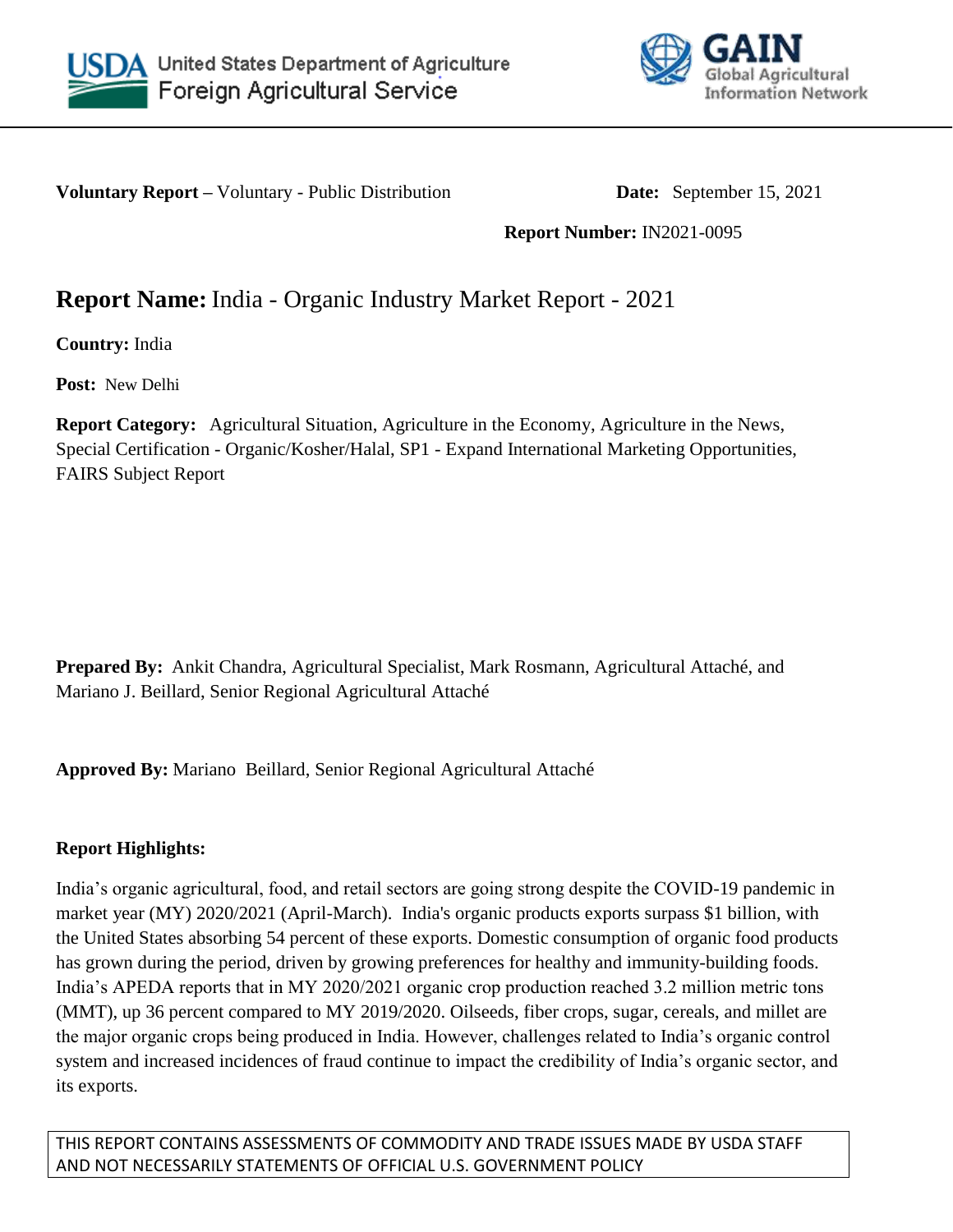# **GENERAL INFORMATION**

With the backdrop of the coronavirus (COVID-19) pandemic outbreak of 2019, Indian consumer awareness regarding the benefits of immunity building, nutritionally rich food is growing by leaps and bounds. Increasingly, consumers perceive organic foods as being higher quality, safer foods.

India counts with has the highest number of organic farmers on the planet. Forty-four percent of the world's certified organic farmers operate in India.<sup>1</sup> Despite this high number of certified organic farmers, India's total certified organic cultivated area of 2.3 million hectares accounts for but three percent of the global total area of 72.3 million hectares under organic cultivation. Organic production per hectare, compared to conventional production, is lower.

FAS New Delhi (Post) estimates India's organic products market (encompassing food and beverages, health and wellness, beauty and personal care, and textiles) growing to \$10.1 billion by 2026. This is impressive considering that in 2020 the organic products market was estimated at \$815 million. India is a significant producer of organic crops, which benefits the domestic market and facilitates exports. India in market year 2020/2021 (April-March) exported roughly \$1.04 billion worth of organic products. Helping to fuel organic agriculture's meteoric growth have been a slew of Indian government programs encouraging organic farming. Incentives have been so successful, that even now India's remote northeast region is producing organic products for export – thanks to improved market linkages between producers and agribusinesses, better organized retail, and eCommerce.

Notwithstanding the successes in expanding production and the commercialization of organic foods, the organics industry is experiencing growing pains. Earlier in 2021, the United States initiated antidumping duty and countervailing duty investigations against Indian organic soybean meal exports.<sup>2</sup> Oversight and compliance concerns with India's organic certification program prompted the U.S. Department of Agriculture's (USDA) National Organic Program (NOP) to terminate its organic recognition agreement with India's Agricultural and Processed Food Products Development Authority (APEDA) on January 11, 2021 (see, [GAIN-INDIA -](https://www.fas.usda.gov/data/india-usda-ams-ends-organic-recognition-agreement-india) IN-2021-0007 – USDA AMS Ends Organic Recognition Agreement with India).<sup>3</sup>

Fraudulent cotton transaction certificates initially detected by the [Global Organic Textile Standards](https://global-standard.org/about-us/organisation) (GOTS) following surveillance audits involve 20,000 metric tons (MT) of falsely labeled organic cotton. Also in 2020, detection of ethylene oxide residues exceeding permissible thresholds were found in European Union (EU) bound shipments of organic spices and sesame seed.<sup>4</sup>

India's organics sector continues to confront supply chain challenges, despite improvements made in storage and transportation of products to market. There are still concerns with food waste, resulting from ample production of commodities such as perishable horticultural products that just do not make it to market in time. Domestic demand for organic food and agricultural products remains concentrated in India's urban centers.

l

<sup>&</sup>lt;sup>1</sup> India's Market Year for organic production is April to March.

<sup>2</sup> Source: [United States International Trade Commission Press Release.](https://www.usitc.gov/press_room/news_release/2021/er0514ll1772.htm)

 $3$  APEDA is an organization under the Ministry of Commerce and Industry. It has oversight responsibilities for organic agricultural and products.

<sup>4</sup> Source: [Organic Market Info, December 21, 2020.](https://organic-market.info/news-in-brief-and-reports-article/pesticide-findings-in-organic-sesame-from-india.html)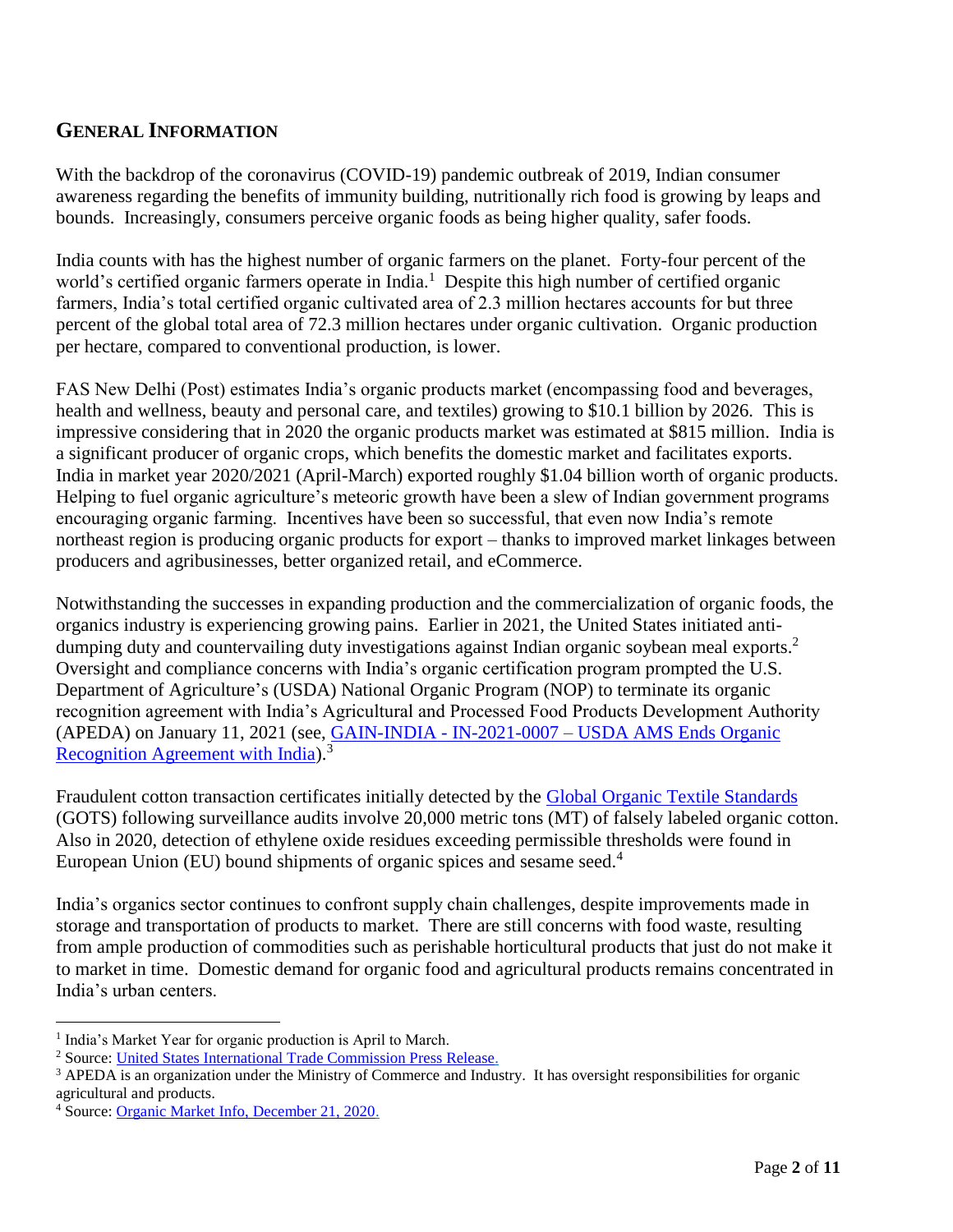### **PRODUCTION**

**Organic Area:** India, with 2.3 million hectares of certified organic land under cultivation, ranks fifth globally in total area under organic production.<sup>5</sup> In calendar year  $(CY)$  2020 (January-December), certified organic land accounted for two percent of India's total agricultural production area. In 2020 organic cultivated acreage increased by some 30,000 hectares, growing by one percent from 2019 levels (figure 1).



**Figure 1: India, Organic Area Farmland (hectares)**

The Indian states of Madhya Pradesh, Rajasthan, Maharashtra, and Gujarat count with the most land under organic certification (figure 2). Total area under organic conversion for these four states is estimated at 1.3 million hectares. Sikkim is India's full-fledged organic production state, with the entirety of its 76,000 hectares of arable farmland certified organic.





Source: APEDA.

 $\overline{\phantom{a}}$ <sup>5</sup> The 2.3 million hectares certified organic land under cultivation number excludes some 1.68 million hectares utilized as wild harvest areas and 1.7 million hectares being converted to organic production. India, by hectares in 2019, trails Australia (35.69), Argentina (3.67), Spain (2.35), and the United States (2.33) based on the FiBL survey 2021.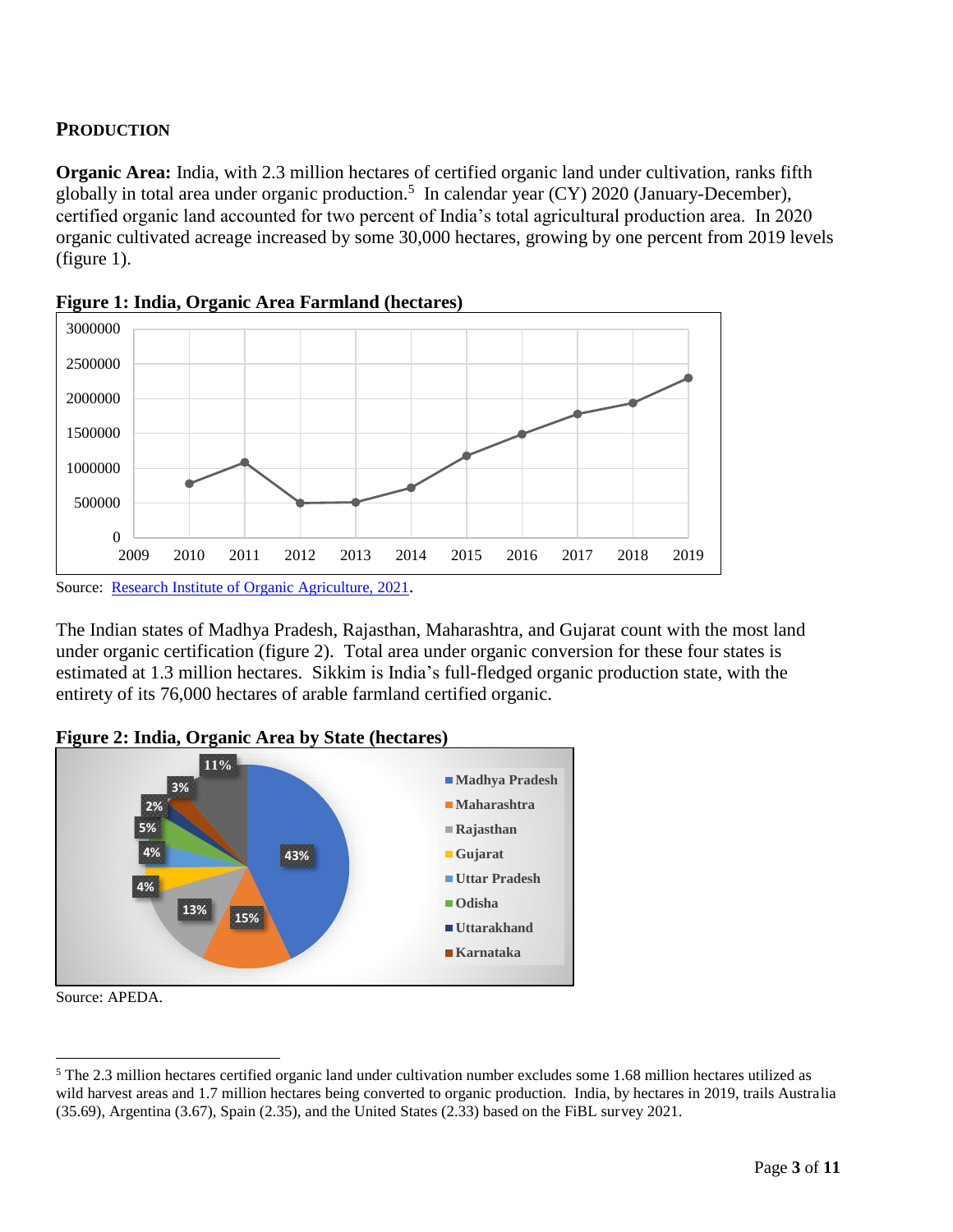The Indian state of Uttarakhand is the first to introduce a state-level act on organic farming, seeking to certify 31 percent of its total agricultural area as organic by the end of 2021 (see, [India-Code\)](https://www.indiacode.nic.in/bitstream/123456789/16804/1/organic_searchable_act_2019.pdf). By December 2020, Uttarakhand had managed to certify 23 percent of its total agricultural productive area as organic acreage. The Uttarakhand Act (2019) regulates both organic operators, as well as the sale of chemical fertilizers. This act, through the Organic Uttarakhand initiative, seeks to simplify the certification process. On May 5, 2021, Uttarakhand exported its first shipment of Himalayan regionally produced finger millet and barnyard millet to Denmark (see, [Press Information Bu](https://pib.gov.in/PressReleasePage.aspx?PRID=1716297)reau [PIB]).

**Organic Operations:** In 2021, India has 1.19 million registered certified organic farmers. It has another 1.13 million farmers practicing organic farming methods under the Participatory Guarantee System [\(PGS India\)](https://pgsindia-ncof.gov.in/pgs_india.aspx), a locally focused quality assurance system adapted to local markets. However, with USDA/National Organic Program's termination of the mutual recognition agreement with APEDA (2021), a wave of new certifications has ensued. Some 2,100 organic operations are seeking NOPaccredited certification.<sup>6</sup>

**Organic Crop Production:** India's APEDA reports that in MY 2020/2021 organic crop production reached 3.2 million metric tons (MMT), up 36 percent compared to MY 2019/2020.<sup>7</sup> Oilseeds, fiber crops (cotton), sugar, cereals, and millet are the major organic crops being produced in India (table 1).

| <b>Category</b>                    | 2019/2020 | 2020/2021 | Year-on-Year<br>change $(\% )$ |
|------------------------------------|-----------|-----------|--------------------------------|
| Oilseeds                           | 1,069,178 | 853,755   | (20)                           |
| Fiber (cotton)                     | 335,794   | 811,008   | 142                            |
| Sugar                              | 335,794   | 797,628   | 138                            |
| <b>Cereals and Millets</b>         | 271,534   | 321,006   | 18                             |
| Spices and Condiments              | 57,379    | 104,821   | 83                             |
| Pulses                             | 70,886    | 91,040    | 28                             |
| <b>Medicinal Plant Products</b>    | 70,436    | 80,534    | 14                             |
| <b>Fresh Fruits and Vegetables</b> | 64,044    | 67,350    | 5                              |
| Tea                                | 44,771    | 42,121    | (6)                            |
| Coffee                             | 20,149    | 22,402    | 11                             |
| Flowers                            | 7,226     | 13,191    | 83                             |
| Dry Fruits                         | 8,481     | 11,500    | 36                             |
| Fodder                             | 8,733     | 11,060    | 27                             |
| Other                              | 2,486     | 5,797     | 133                            |
| <b>On-farm Processed Food</b>      | 2,753     | 4,004     | 45                             |
| <b>Tuber Products</b>              | 4,653     | 3,135     | (33)                           |
| <b>Total Organic Production</b>    | 2,374,299 | 3,240,349 | 36                             |

**Table 1: India, Organic Crop Production by Crop Category (metric tons)**

Source: APEDA, FAS New Delhi office research.

In 2020/2021, the Indian state of Madhya Pradesh was the country's largest organic producer. Production increased by volume 28 percent compared to the previous year. However, during this same

 $\overline{\phantom{a}}$ <sup>6</sup> Reportedly 150 individual farm producers, 1,300 internal control system (external certification inspectors) grower groups, 700 traders and processors, and 50 wild harvest operators are seeking to certify with NOP-accredited certification bodies.

<sup>7</sup> This figure excludes around 27,808 metric tons (MT) of wild harvest production.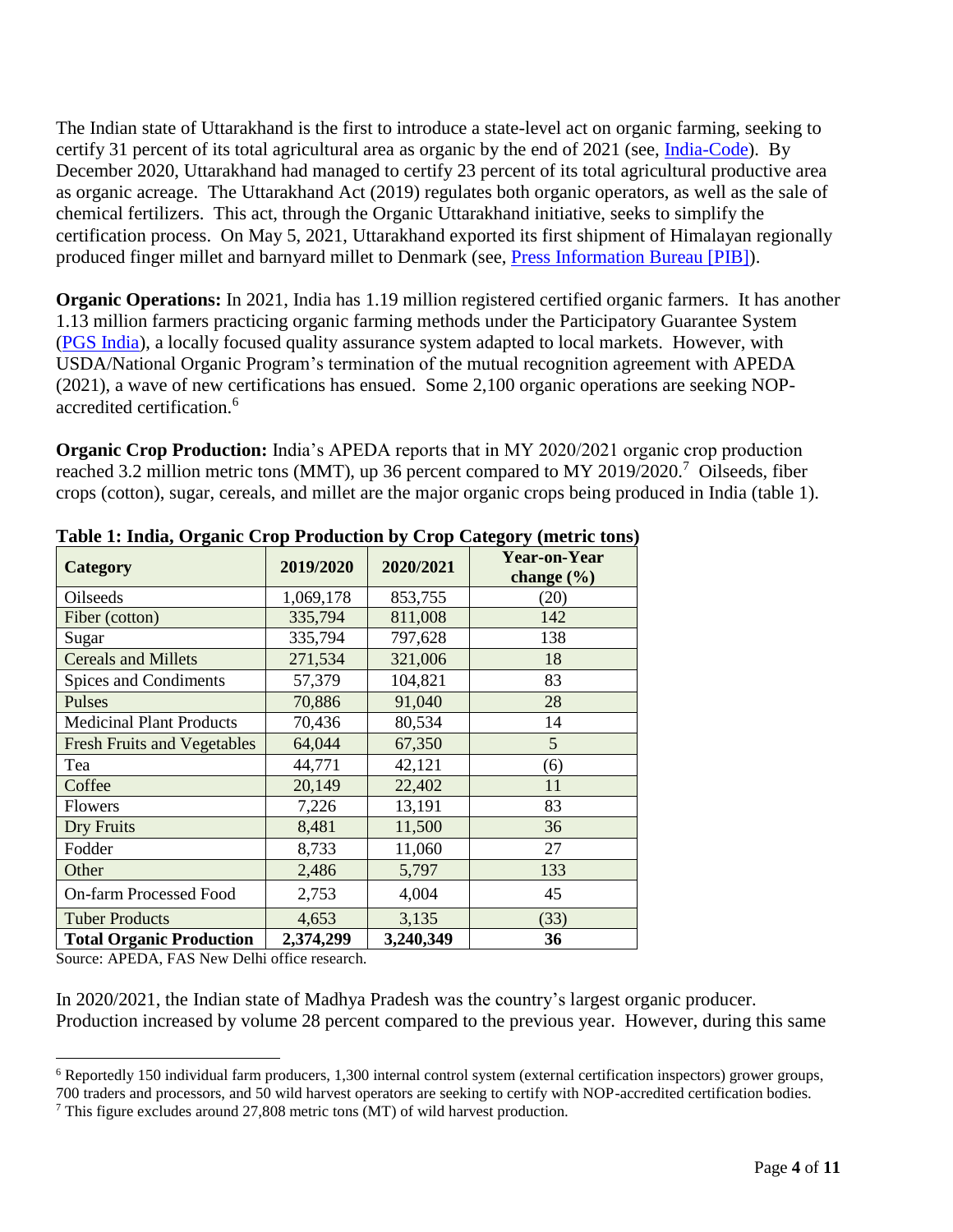period, Maharashtra state saw a decrease of 17 percent due to disruptions in the organic cotton supply chain. Production in Karnataka at the same time skyrocketed 201 percent. Production in Rajasthan and Uttar Pradesh jumped by a more measured 41 and 32 percent respectively (figure 3). This excludes approximately 37,000 MT of cumulative organic production for Indian farms under organic conversion.



**Figure 3: India Top Organic Producing States (metric tons)**

Source: APEDA.

# **POLICY**

 $\overline{\phantom{a}}$ 

**Domestic Organic Program and Policy:** APEDA's National Program for Organic Production (NPOP) (2002) is the central regulatory system for Indian organic agriculture. It encompasses the National Standards for Organic Production (NSOP), which are based on International Federation of Organic Agriculture Movements (IFOAM) standards. The NPOP includes rules for the accreditation of certification authorities, guidelines for certifying growers, and rules for the use of India's organic label.

The Indian government is promoting organic agriculture as part of the *Paramparagat Krishi Vikas Yojana* (Traditional Agriculture Development Scheme), a part of the [National Mission of Sustainable](https://nmsa.dac.gov.in/)  [Agriculture.](https://nmsa.dac.gov.in/) It provides producer guidelines for developing sustainable organic farming models through technical best practices, quality assurance and institutional cluster-based producer models. Under the program, farmers receive \$671.2 per hectare (~INR 50,000/hectare) in financial assistance over threeyears. About \$416 is provided through inputs including biofertilizers, biopesticides, organic manure, and compost, among others. The government is also implementing its Large Area Certification program to transform "Traditional Organic Areas" into certified organic production hubs (see, [PIB\)](https://pib.gov.in/PressReleasePage.aspx?PRID=1714281).<sup>8</sup>

The northeastern states of Arunachal Pradesh, Assam, Manipur, Meghalaya, Mizoram, Nagaland, Sikkim, and Tripura are governed by Mission Organic Value Chain Development for North Eastern Region (see, **MOVCDNER**).<sup>9</sup> At the same time, the government maintains the "India Organic" national seal, used by exporters, processors, and manufacturers. Organic certification is carried out by a thirdparty inspection agency under the NPOP's purview (see, [NPOP accredited certifiers\)](https://agricoop.nic.in/sites/default/files/List_of_certification_Bodies_0.pdf).

<sup>8</sup> Lands considered by the Government of India to be under organic agriculture methods for centuries.

<sup>9</sup> Se[e Organic Farming Association of India](https://www.ofai.org/resources/organic-farming-policies) for additional information on state-specific organic focused domestic policies. For a description of India's domestic programs, see [GAIN-INDIA -](https://apps.fas.usda.gov/newgainapi/api/Report/DownloadReportByFileName?fileName=Indian%20Organic%20Foods%20Market%20Report_New%20Delhi_India_06-08-2020) IN-2020-0064 – Indian Organic Foods Market Report.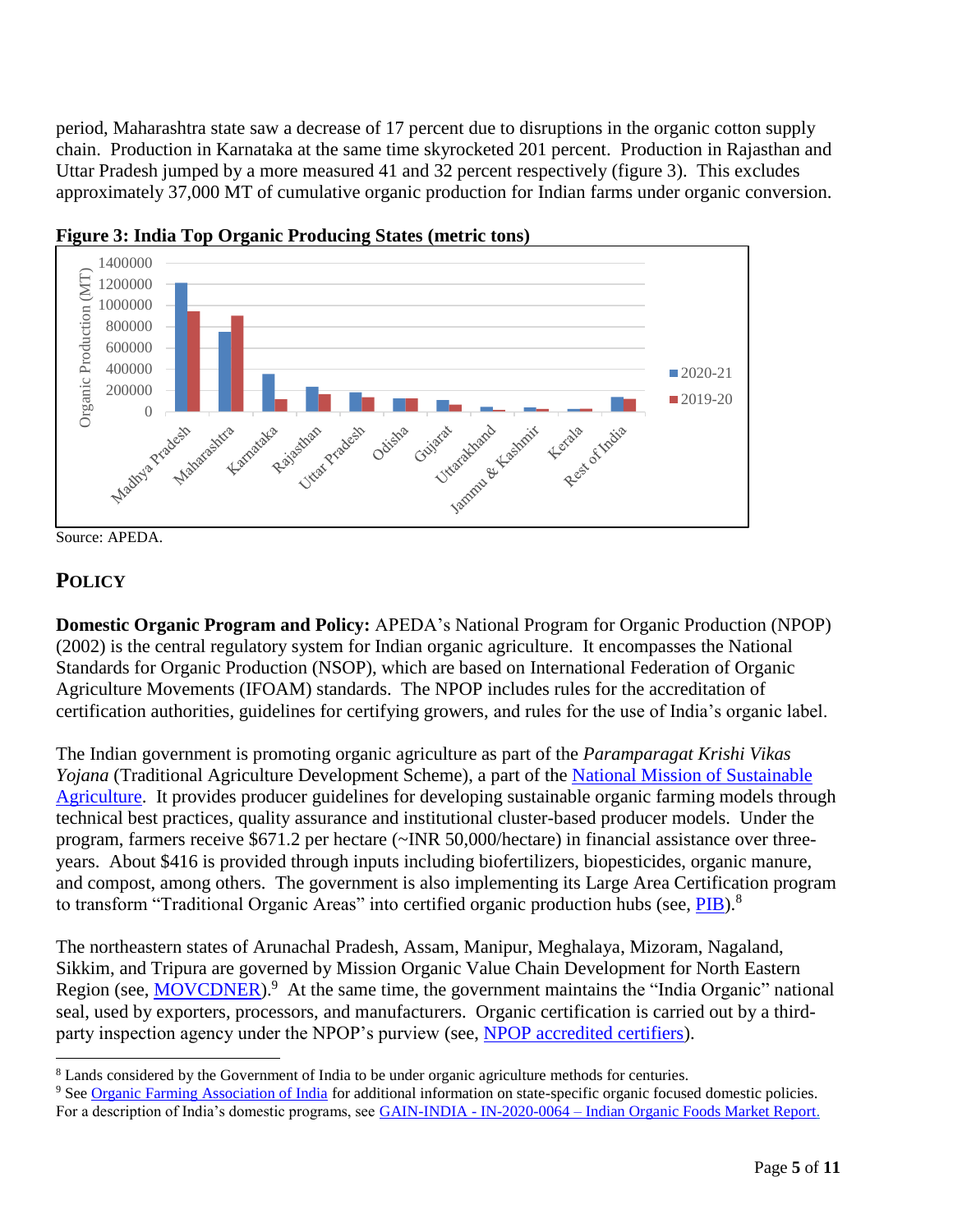# **CONSUMPTION**

**Organic Foods Market Size and Trends:** India is an attractive, emerging market for organic food and beverages. By 2024, market sources put India's market size for domestic organic food and beverages reaching \$138 million, growing at an annual compound growth rate of 13 percent [CAGR 2019-2024]. Market access for foreign origin imported products, however, remains a challenge.

There is a slew of regulatory import requirements that stymies access to the market. At the same time, the domestic organic sector is producing competitively priced organic foods and beverages. India's domestic consumption of organic products however lags, accounting for less than one percent of the global value demand (in 2019, per capita expenditure was \$0.06).<sup>10</sup> However, even as India ranks  $49<sup>th</sup>$ globally in terms of per capita organic market size, it comes in fourth in terms of global value growth.<sup>11</sup>

India's total organic packaged food and beverage consumption in 2020 is \$85 million. [SRESTA Natural](https://sresta.24mantra.com/)  [Bioproducts,](https://sresta.24mantra.com/) with its 24 Letter Mantra brand, leads the organic products sector by sales. It counts with a 2020 market share of over 28 percent. [Organic India](https://www.organicindia.com/) (14 percent), and [Chamong Tea Exports](http://chamong.com/) (seven percent) follow as domestic market leaders. The organic retail foods market landscape, however, is fragmented. Thanks to accelerated demand, along with shifting consumer preferences toward organic foods in urban centers, there has been breakout of smaller companies seeking to increase their market share through competitive pricing.

| <b>India: Organic Packaged Food and Beverage Consumption (\$ million)</b> |      |      |      |      |      |      | $CAGR*$ | <b>CAGR</b>                |                            |
|---------------------------------------------------------------------------|------|------|------|------|------|------|---------|----------------------------|----------------------------|
| <b>Category</b>                                                           | 2016 | 2017 | 2018 | 2019 | 2020 | 2021 | 2022    | $(16-19)$<br>$\frac{0}{0}$ | $(20-22)$<br>$\frac{6}{6}$ |
| Organic beverages**                                                       | 38   | 44   | 53   | 63   | 71   | 81   | 92      | 18%                        | 14%                        |
| Organic packaged food<br>consumption                                      | 8    | 9    | 11   | 13   | 14   | 15   | 17      | 18%                        | 9%                         |
| <b>Total Combined Organic</b><br>packaged food and<br>beverages           | 45   | 54   | 64   | 75   | 85   | 96   | 108     | 18%                        | 13%                        |

**Table 2: India, Organic Products Consumption (\$ million)**

Notes: (\*) Compounded Annual Growth Rate. CY 2021 is estimated, 2022 is forecast (out year). (\*\*) This category includes packaged food & beverages that are certified organic by an approved certification body. Fresh food products and or individual ingredients are not included within this category.

Source: Global Organic Trade Guide.

Indian retail growth significantly declined during the COVID-19 pandemic and related national lockdowns. However, India's mom-and-pop stores (*kirana*) and e-commerce (hyperlocal food delivery companies) became the mainstays supporting Indian consumers, especially in Tier II and III cities<sup>12</sup>. Organic product supply and distribution throughout the pandemic has remained unfazed despite some temporary disruptions. Sales increased thanks to shifting consumer behavior, with a growing positive perception of organic products. Categories that gained the most included essential foods such as organic eggs, dairy, and fruits and vegetables. Despite the 2020/2021 COVID-19 national lockdowns, retail sales of organic foods surged from March 2021 onwards. Driving demand for organic products is a

 $\overline{\phantom{a}}$  $10$  India has a population of 1.3 billion, growing 1.04 percent annually (Central Intelligence Agency, July 2021 estimate). <sup>11</sup> Global Organic Trade Guide, [https://globalorganictrade.com/country/india.](https://globalorganictrade.com/country/india)

<sup>&</sup>lt;sup>12</sup> Tiers classify Indian cities based on population density. Tier II cities include Jaipur, Agra, Mysore, and Bhubaneswar.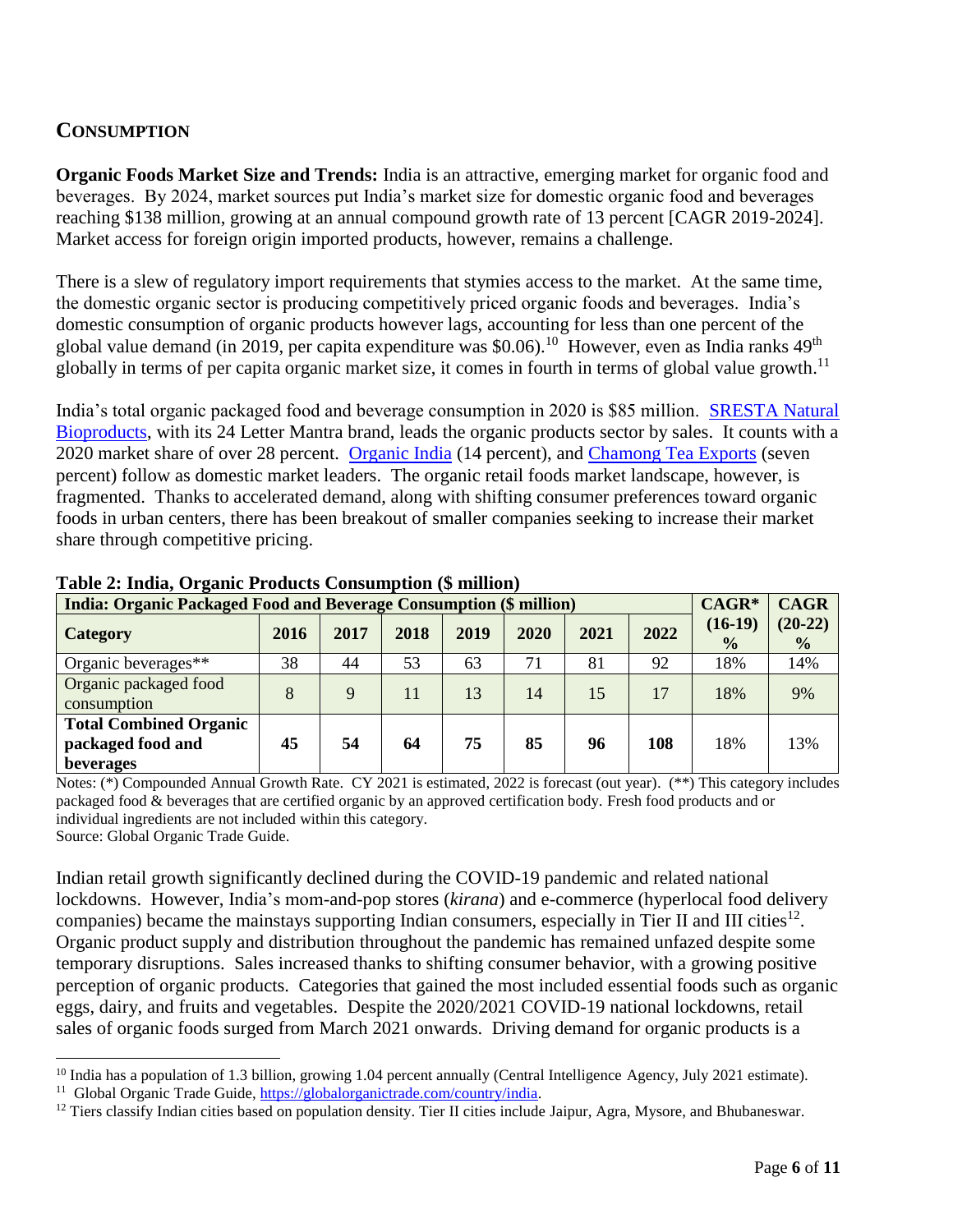growing number of consumers perceiving these products as offering improved immunity, better quality, and increased availability through online/eCommerce channels.<sup>13</sup> Organic teas, condiments, dressings, sauces, and fruit nectars are the most consumed organic packaged food and beverage categories.

India's young, highly educated consumers are concerned with chemicals and pesticide residues in food products. This demographic is spurring demand for organic products. Supermarkets, convenience stores, and hypermarkets such as [Future Group,](https://www.futuregroup.in/) [Avenue Supermarts \(DMart\)](https://www.dmartindia.com/), [Reliance Jio \(JioMart\),](https://www.jiomart.com/) the [Aditya Birla Group/More Retail a](https://www.moreretail.in/)re some of the retail points for this influential group of consumers.

Indian high-income consumers are similarly propelling organic food and beverage consumption. Highend hotels and restaurants are offering specialized organic menus for patrons. This is leading to the mushrooming of specialty organic stores catering to high-income consumers in Tier-1 cities. Even India's Prime Minister Narendra Modi is known to promote consumption of organically produced foods.

Social media channels actively promote organic products. Brand engagements along with product placements on Instagram, Facebook, and others help promote organic product awareness and influence audiences' tastes. However, the price premium associated with organic products hinders lower-income consumer access.

### **TRADE**

 $\overline{a}$ 

**Organic Exports:** India's exports organic agricultural products in MY 2020/2021 grew 39 percent to 0.88 MMT reaching \$1.04 billion. The United States, European Union (EU), and Canada are the largest export markets for organic products. India's organic product exports to the United States are already up 33 percent this year; while exports to the EU are up 52 percent and those to Canada up seven percent.



**Figure 4: India Top Organic Export Destinations by Volume (metric tons)**

Note: Exports to the United Kingdom (UK) for 2019/2020 are captured within the EU volumes. Source: APEDA.

India's top organic products exports (by value) include oilseeds (36 percent) followed by cereals and millets (26 percent), and sugar (17 percent). Good export volumes exist for spices and condiments (four

<sup>13</sup> [PureEcoIndia, https://www.pureecoindia.in/were-selling-more-than-before-pandemic-indias-organic-food-industry](https://www.pureecoindia.in/were-selling-more-than-before-pandemic-indias-organic-food-industry-rutaksha-rawat/)[rutaksha-rawat/.](https://www.pureecoindia.in/were-selling-more-than-before-pandemic-indias-organic-food-industry-rutaksha-rawat/)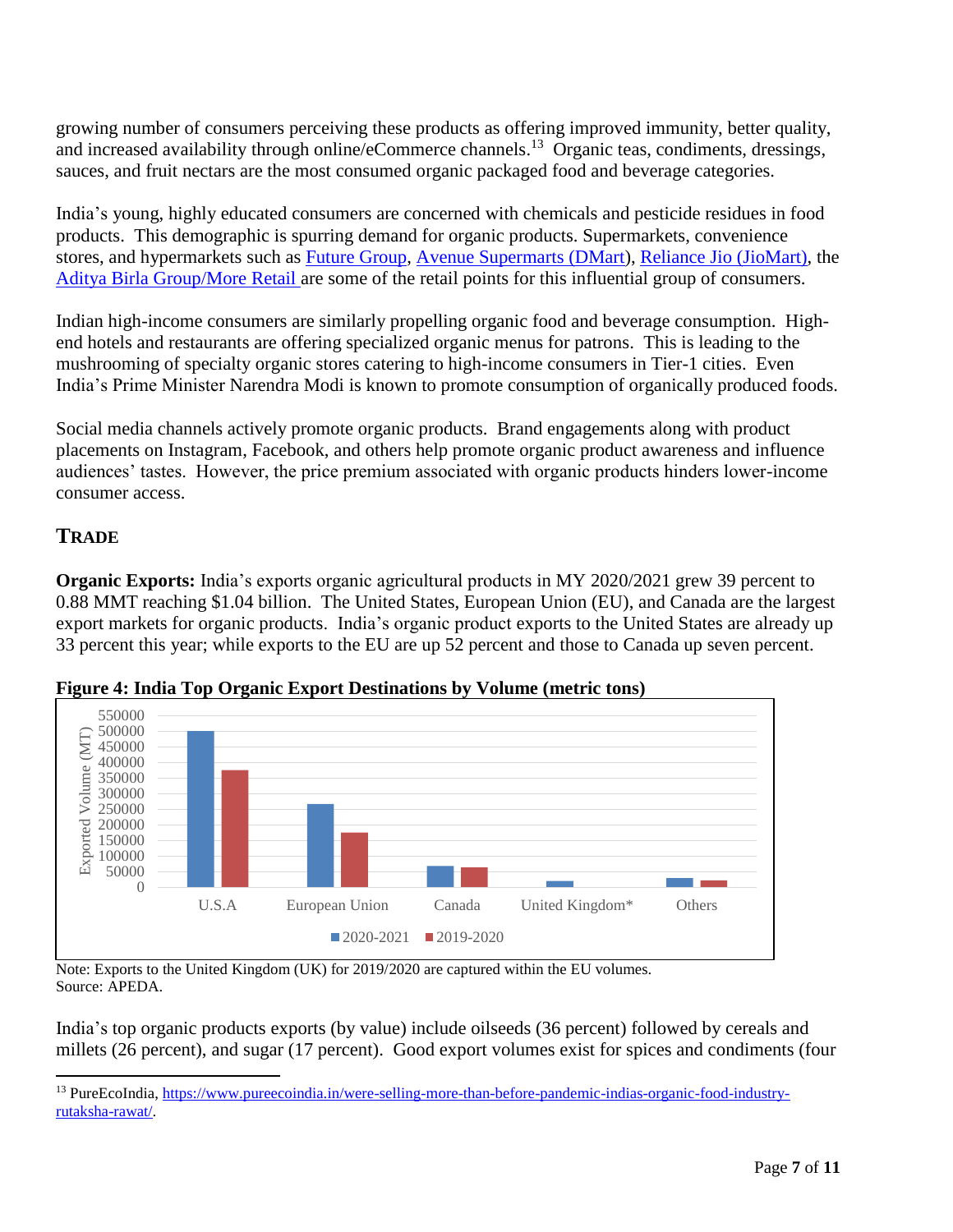percent), as well as for fodders and teas (both at three percent). India exported in MY 2020/2021 over 660,000 MT (\$588 million) of organic processed food products. Organic processed foods are India's largest organic export product category to the United States (table 3).

|                                 | 2020/2021      |                       |  |  |  |  |
|---------------------------------|----------------|-----------------------|--|--|--|--|
| Category                        | Volume<br>(MT) | Value<br>(\$ million) |  |  |  |  |
| <b>Processed Foods</b>          | 409,424        | 360                   |  |  |  |  |
| Oilseeds                        | 33,688         | 41                    |  |  |  |  |
| <b>Cereals and Millets</b>      | 22,906         | 32                    |  |  |  |  |
| Sugar                           | 14,646         | 10                    |  |  |  |  |
| Pulses                          | 6,497          | 14                    |  |  |  |  |
| Spices and Condiments           | 6,122          | 33                    |  |  |  |  |
| <b>Medicinal Plant Products</b> | 1,887          | 29                    |  |  |  |  |
| Dry Fruits                      | 1,519          | 15                    |  |  |  |  |
| Tea                             | 1,319          | 9                     |  |  |  |  |
| Coffee                          | 1,162          | $\overline{4}$        |  |  |  |  |
| <b>Tuber Products</b>           | 825            | $\overline{2}$        |  |  |  |  |
| <b>Essential oils</b>           | 113            | 5                     |  |  |  |  |
| <b>Flowers</b>                  | 175            | $\overline{2}$        |  |  |  |  |
| Others                          | 651            | 3                     |  |  |  |  |
| <b>Total</b>                    | 500,936        | 558                   |  |  |  |  |

**Table 3: India, Exports of Organic Products to the United States**

Source: APEDA.

 $\overline{a}$ 

Notwithstanding the 2020/2021 COVID-19 pandemic and the national lockdowns that led to unprecedented marketing and supply chain disruptions, India's organic product exports still shot up 51 percent in MY 2020/2021 to hit \$1.04 billion. The United States is India's key organic product export destination, absorbing 54 percent of Indian exports. United States imports of Indian organic products reached \$558 million in MY 2020/2021, up 58 percent from the previous year.

**Decision to Initiate Antidumping and Countervailing Duty Investigations:** On March 31, 2021, the Organic Soybean Processors of America, a U.S. industry association filed a petition with U.S. Department of Commerce and the U.S. International Trade Commission (USITC) against 19 Indian exporters and five U.S. importers, alleging that organic soybean meal (OSBM) from India is being imported into the United States at less than fair value and seeks imposition of antidumping and countervailing duties.<sup>14</sup> The petitioners have alleged a calculated anti-dumping margin of 154.12 percent *ad valorem*, and a countervailing duty margin above the *de minimis* (see, [Federal Register\)](https://www.federalregister.gov/documents/2021/04/27/2021-08710/organic-soybean-meal-from-india-initiation-of-less-than-fair-value-investigation).

On May 14, 2021, the USITC determined that there was reasonable indication that U.S. industry was materially injured by OSBM exports from India. As a result, the U.S. Department of Commerce has continued its investigations, with a preliminary determination expected in September 2021.

<sup>&</sup>lt;sup>14</sup> The anti-dumping duties are levied on goods being imported at a substantially lower price whereas the countervailing duties are levied on subsidized products in the originating or exporting country.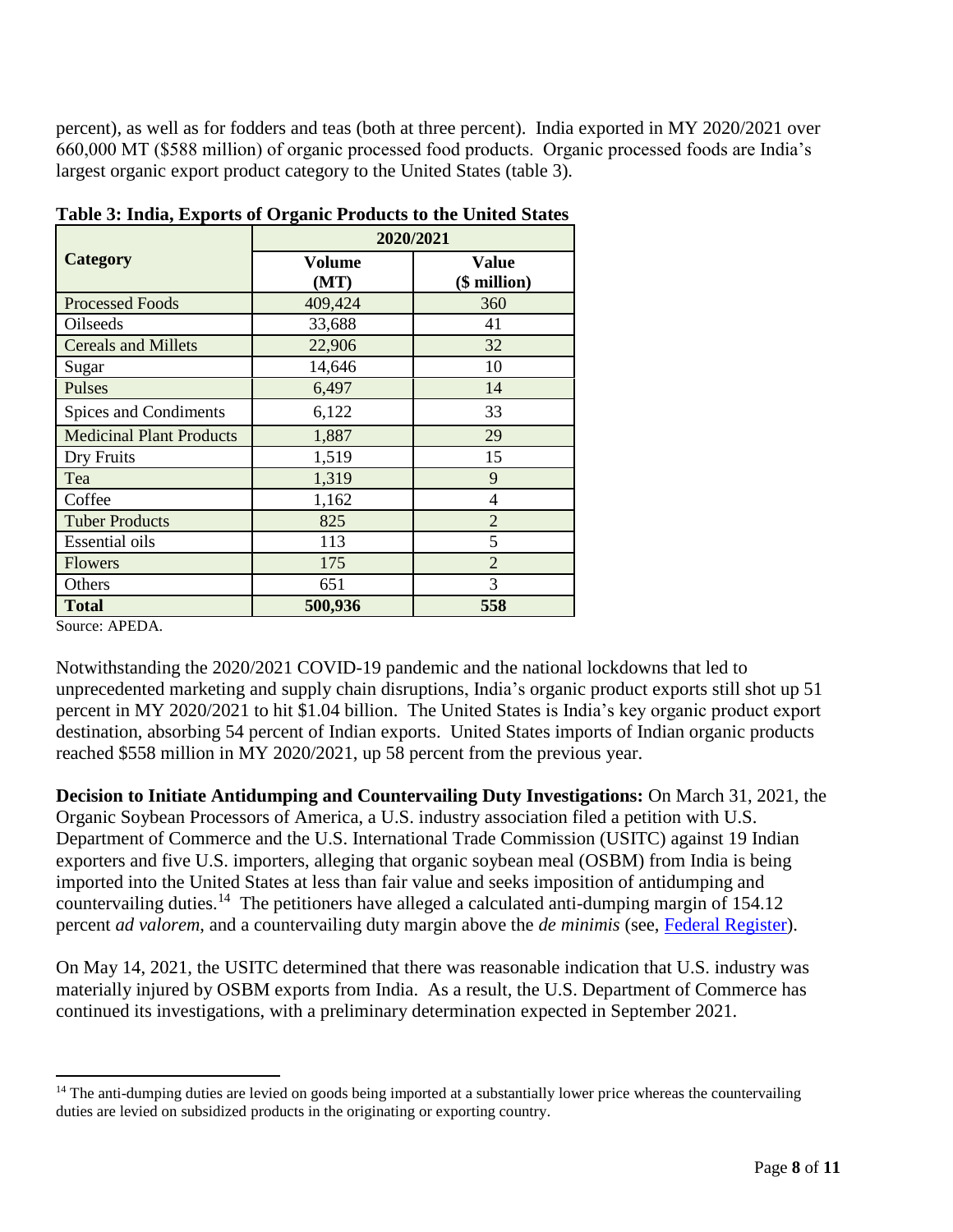India is the largest supplier of OSBM to the United States, maintaining a 42 percent market share of combined OSBM and raw organic soybeans of these imports into the United States. Imports of organic soybean meal from India saw triple digit growth between 2016 and 2019 and grew by 30 percent in 2020 year-on-year. India's organic soy exports include round soybean cake, ground soybean chips, and soybean flakes, which are used as animal feed ingredients for U.S. organic poultry (75 percent) and dairy (25 percent) operations. Marginal volumes are used for other organic livestock operations including pork production. Typically, Indian OSBM oil content is one to two percent. However, recent OSBM exports have contained approximately six-to-seven percent oil content, based on requested specifications from U.S. importers.

| <b>Calendar</b> | <b>Value</b> | <b>Volume</b> |
|-----------------|--------------|---------------|
| Year            | $$$ million) | (MT)          |
| 2016            |              | 21,776        |
| 2017            | 38           | 53,161        |
| 2018            | 86           | 129,893       |
| 2019            | 191          | 304,772       |
| 2020            | 248          | 386,817       |

#### **Table 4: India, Organic Soymeal Exports to United States**

Note: HS Code 2304.00.0000 includes Organic Soybean Cake and Meal. Source: [Global Agricultural Trade System,](https://apps.fas.usda.gov/gats/default.aspx) FAS New Delhi office research.



**Figure 5: India, Top Organic Export Destinations by Value (\$ million)**

Note: Note: Exports to the United Kingdom (UK) for 2019/2020 are captured within the EU volumes. Source: APEDA.

**Trade Agreements:** India is identifying Geographical Indication certified organic products for exports. India currently has equivalence agreements with the EU (unprocessed plant products only) and Switzerland. The Indian government has widely publicized it and is currently in dialogues with multiple governments, including Taiwan, South Korea, Japan, Australia, UAE, and New Zealand for attaining mutual recognition agreements for exports of organic products from India (see, [Economic Times\)](https://economictimes.indiatimes.com/news/economy/foreign-trade/india-in-talks-with-aus-nz-japan-to-ink-pact-to-mutually-recognise-organic-products-conformity-norms/articleshow/82277049.cms?from=mdr).

Currently, no regulations or agreements exist for the import of organic products from foreign countries to India. International organic standards are not formally recognized as equivalent by India, but there is a conformity assessment with a limited number of countries. Only organic products certified according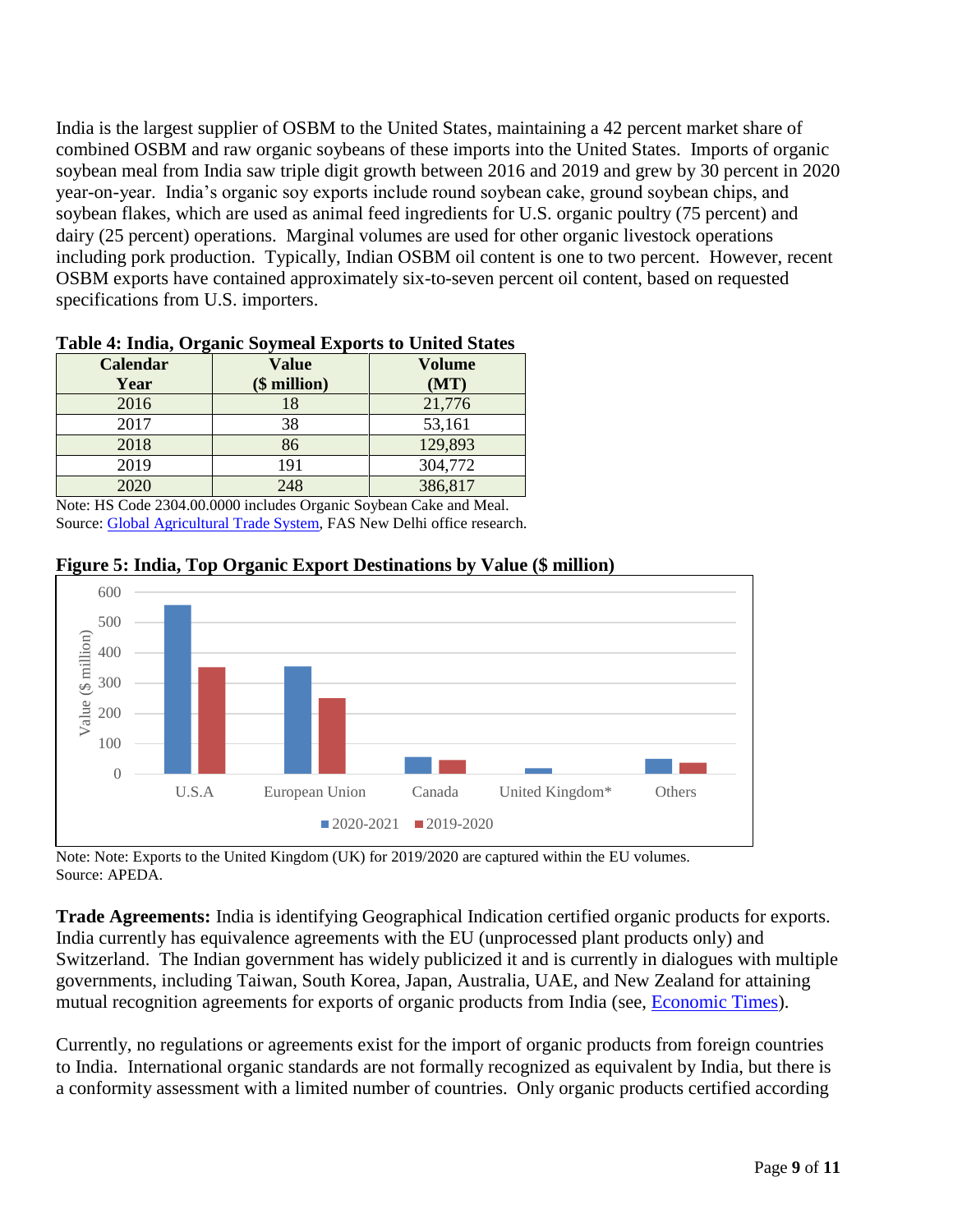to U.S. NOP standards can be imported to India for the purpose of re-export to the United States. Certified organic products imported to India for the purpose of re-export require recertification according to NPOP standards.

**Termination of USDA-APEDA Recognition Agreement:** Because of fraudulent activity, on January 11, 2021, the USDA NOP terminated its organic recognition agreement with APEDA. The agreement with APEDA was terminated due to India's inability to effectively manage its organic program, leading to significant concerns about fraudulent organic products exported from India to U.S. livestock operations, processors, and consumers. The 2006 agreement had allowed APEDA-accredited certifiers to provide USDA organic certification in India. The National Organic Program has provided an 18 month transition period for certified organic operations in India to become USDA-certified by July 12, 2022. USDA organic certification by a USDA-accredited certifier will be required to import organic products from India into the United States (see, [GAIN-INDIA -](https://www.fas.usda.gov/data/india-usda-ams-ends-organic-recognition-agreement-india) IN2021-0007 – USDA AMS Ends Organic Recognition Agreement with India and GAIN-INDIA – IN2021-0073 – [U.S.-India Organic](https://apps.fas.usda.gov/newgainapi/api/Report/DownloadReportByFileName?fileName=US-India%20Organic%20Transitory%20Timeline%20for%20Market%20Access%20and%20Accreditation_New%20Delhi_India_06-08-2021)  [Transitory Timeline for Market Access and Accreditation\)](https://apps.fas.usda.gov/newgainapi/api/Report/DownloadReportByFileName?fileName=US-India%20Organic%20Transitory%20Timeline%20for%20Market%20Access%20and%20Accreditation_New%20Delhi_India_06-08-2021).

**Exports to India:** Organic food exports to India under bilateral or multilateral agreements based on the equivalence of organic standards between NPOP and exporting countries shall not be required to recertify on import. All organic food consignments should be accompanied by a Transaction Certification issued by an accredited certification body covered under the terms of equivalence agreement. Since July 1, 2018, food business operators in India are required to follow the Food Safety and Standards (Organic Foods) Regulations, 2017, which mandates the use of the Food Safety and Standards Authority of India (FSSAI) organic logo on the primary label of all certified organic products entering India.

|                            | Table of Organic Cibi I Founce Exports to India<br>Values in Thousands of Dollars (\$) |                |                |                |                |                |  |
|----------------------------|----------------------------------------------------------------------------------------|----------------|----------------|----------------|----------------|----------------|--|
| <b>Product</b>             | 2016                                                                                   | 2017           | 2018           | 2019           | 2020           | % Change       |  |
| <b>Apples Fresh</b>        | 1,082                                                                                  | 2,806          | 2,403          | 1,004          | 1,098          | 9              |  |
| Vinegar and Substitutes    | $\Omega$                                                                               | $\Omega$       | 704            | 648            | 677            | 4              |  |
| Pears, Fresh               | 26                                                                                     | 90             | $\Omega$       | 38             | 66             | 74             |  |
| Cauliflower                | $\Omega$                                                                               | $\Omega$       | $\Omega$       | 8              | 7              | (13)           |  |
| <b>Milk</b>                | $\Omega$                                                                               | $\Omega$       | $\theta$       | $\overline{4}$ | 3              | (25)           |  |
| Potatoes                   | $\theta$                                                                               | 8              | $\theta$       | $\theta$       | $\theta$       | 0              |  |
| <b>Cherry Tomato</b>       | $\Omega$                                                                               | 8              | $\overline{0}$ | $\overline{0}$ | $\overline{0}$ | $\overline{0}$ |  |
| Lettuce, Non-Head          | 10                                                                                     | $\theta$       | $\theta$       | $\overline{0}$ | $\theta$       | $\theta$       |  |
| Carrots                    | 12                                                                                     | $\overline{0}$ | 67             | $\overline{0}$ | $\overline{0}$ | $\Omega$       |  |
| Grapes, Fresh              | 71                                                                                     | 33             | $\theta$       | $\overline{0}$ | $\overline{0}$ | $\theta$       |  |
| Strawberries, Fresh        | $\Omega$                                                                               | $\Omega$       | 24             | 24             | $\overline{0}$ | $\Omega$       |  |
| Coffee, Roasted, Non-Decaf | $\Omega$                                                                               | 5              | $\Omega$       | 30             | $\overline{0}$ | (100)          |  |
| <b>Tomato Sauce</b>        | 12                                                                                     | 40             | $\Omega$       | $\overline{0}$ | $\overline{0}$ | $\Omega$       |  |
| Peas                       | 445                                                                                    | 167            | 21             | $\overline{0}$ | $\overline{0}$ | $\theta$       |  |
| Peach/Nectarine Fresh      | $\Omega$                                                                               | $\Omega$       | $\overline{0}$ | 12             | $\overline{0}$ | (100)          |  |
| Total                      | 1,657                                                                                  | 3,157          | 3,218          | 1,768          | 1,852          | $*5$           |  |

| Table 5: Organic U.S. Product Exports to India |  |  |  |
|------------------------------------------------|--|--|--|
|                                                |  |  |  |

Note: (\*) 2020-2019 year-on-year change.

Source: [Global Agricultural Trade System,](https://apps.fas.usda.gov/gats/default.aspx) FAS New Delhi office research.